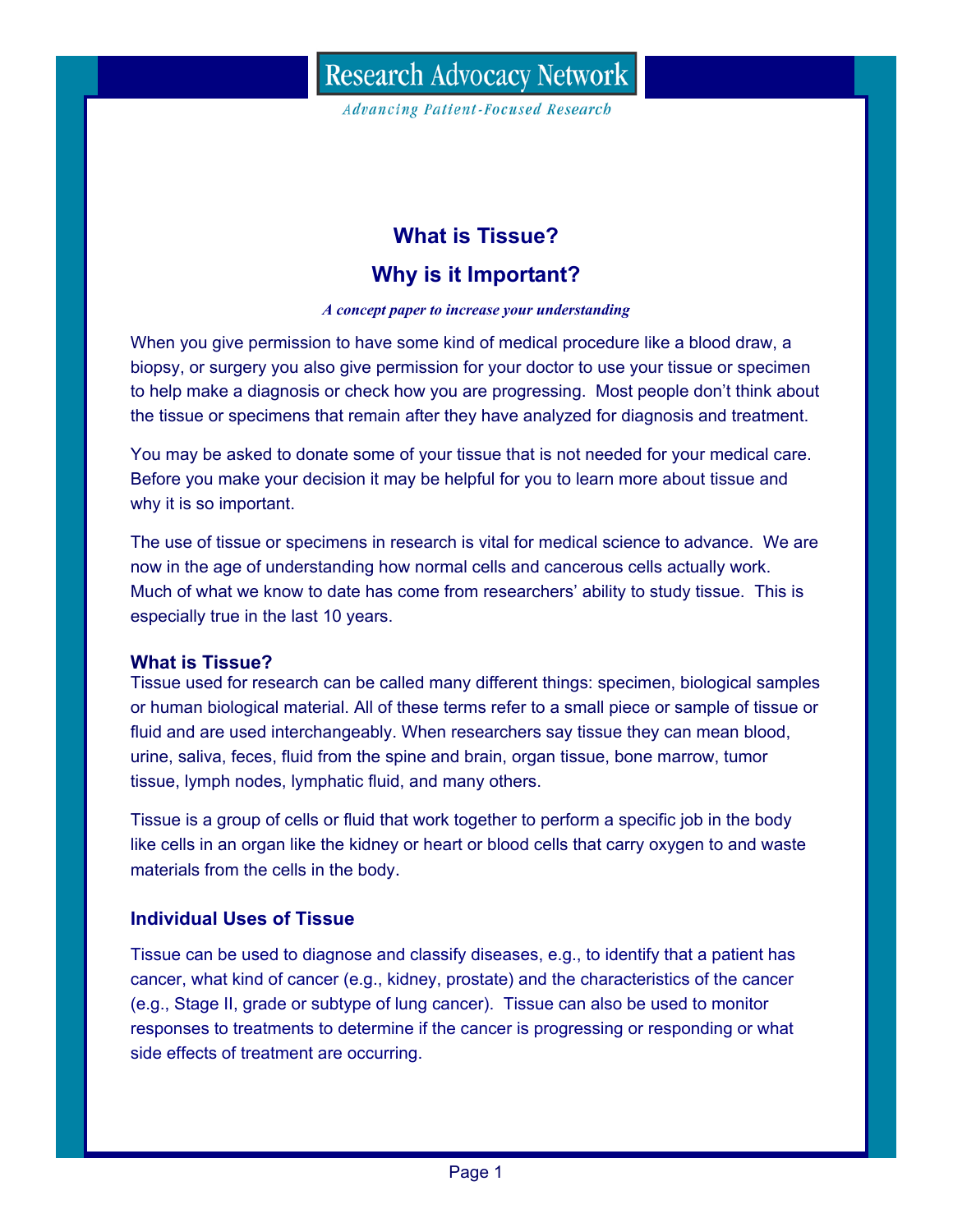#### **Research Uses of Tissue**

Scientists use tissue in several ways. They can retrospectively (looking back) compare characteristics of tissue with patient information and how well the patient responded. This gives them information about how well a certain drug worked. They can prospectively (going forward) develop a theory about how a drug will work and then use tissue to determine if they were correct. In the last 10 years the information about how cancer cells work has exploded. One of the most important research uses of tissue is to use saved (archived) tissue to test new discoveries.

Research using tissue is essential to understand the causes of cancer, identify targets for treatments, discover biomarkers that can identify characteristics of a cancer and develop treatments that target a specific gene or signaling process.

### **Causes of Cancer**

We know that cancer arises when there are mutations (changes) in the genes of a cell. Mutations in genes that control the normal growth of cells often contribute to the development of cancer. A person can inherit (be born with) a gene mutation. Some inherited mutations cause a  $\cdot$  heredity disease or condition. Other mutations only increase our chances (predisposition) of developing a disease. Mutations in genes can be caused by things in the environment, such as: chemicals (e.g., from smoking or diet), radiation and viruses or bacteria (e.g., human papillomavirus (HPV) and cervical cancer; Hepatitis B and liver cancer; H.pylore (bacteria) and gastric cancer). However, most cancer-causing mutations are simply



spontaneous errors. Before a cell divides, the normal DNA is replicated (copied) and during this replication, mistakes can be made. When the mistake is not corrected and the cell divides the mistake can persist in the next generation of cells.

## **What we know so far about the causes of cancer has been learned from studying tissue. If we are to continue to learn more about what causes cancer, we must have patients willing to donate tissue for study.**

## **How Cancer Cells Work**

Researchers learn how cancer cells work by studying them in a laboratory. Investigators usually work with individual genes to learn what they do. A good example of this is what was learned about a gene, HER2/neu. When researchers began looking for genes involved with cancer in the 1970's, some focused on understanding oncogenes and the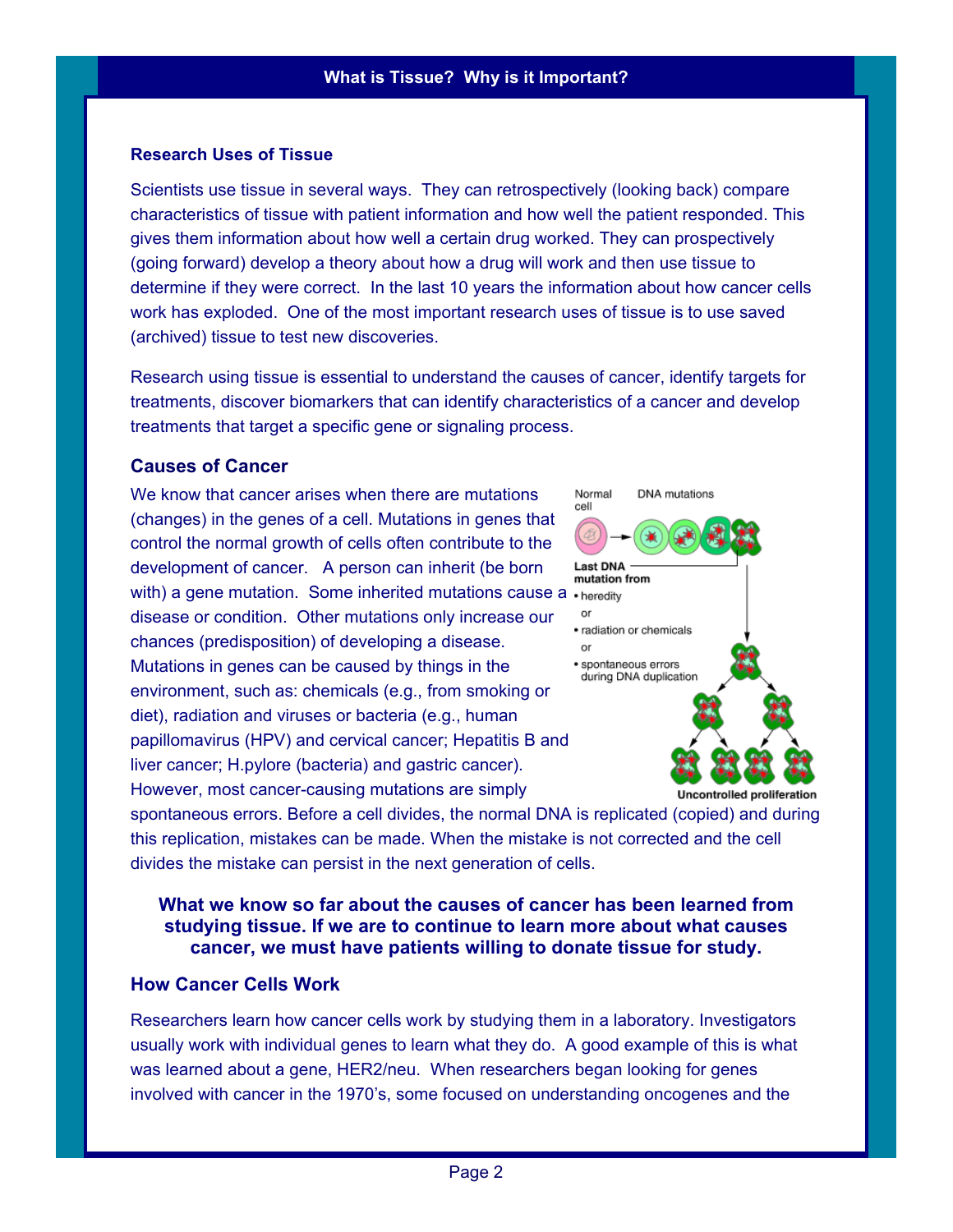role they played in cancer. Researchers were able to identify that the HER2/neu gene in a normal cell makes a protein that tells the cell to create receptors for a growth factor. Researchers learned that some breast cancers have too many copies of the HER2/neu gene. The multiple copies of the gene produced an increase in the protein that tells the cell to create growth factor receptors. The more growth factor receptors on the surface of the cell, the faster the cell will grow and divide.

Researchers learned about the HER2/neu gene by studying the tumor tissue in samples or blocks donated from women who had breast cancer. From this they could also match the tumor tissue samples with how well the patient did after treatment. Patients who had multiple copies of the HER2/neu gene had more aggressive cancers and poorer survival rates.

## **Identify Targets for Treatment**

It was discovered by using donated tissue samples that about 25 to 30% of women with breast cancer had the HER2/neu gene mutated. When the HER2/neu gene mutates it makes more copies of itself than there are supposed to be. This is called gene amplification or overexpression.

By studying tissue samples, researchers knew that in some breast cancers there were more growth factor receptors than in normal or in other breast cancer cells. These cancers are called HER2 positive (HER2+). Researchers had identified a target for the treatment of HER2+ breast cancer. If they could block the extra receptors on the surface of the cell, they could slow down how fast the cell was growing and dividing.

## **Developing Treatments**

In the development of a treatment for HER2/neu positive breast cancer, researchers had to find a chemical that would block the many extra growth factor receptors on the surface of the cell. One of the things they tried was a monoclonal antibody, which binds to a single target in the body. In this case the target is the extra receptors on the surface of some cancer cells.

Much of the beginning work of developing a new treatment took place in the laboratory with tissue donated from cancer patients. Researchers identified a chemical, later called Herceptin that blocked the extra growth factor receptors in HER2+ cancers. After many experiments with tissue and animals (usually laboratory rats), researchers were ready to see if Herceptin worked in patients.

Clinical trials (research done with people) were conducted to make sure Herceptin was safe and effective. These trials could not have been done without patients who volunteered to participate and who donated some of their tissue.